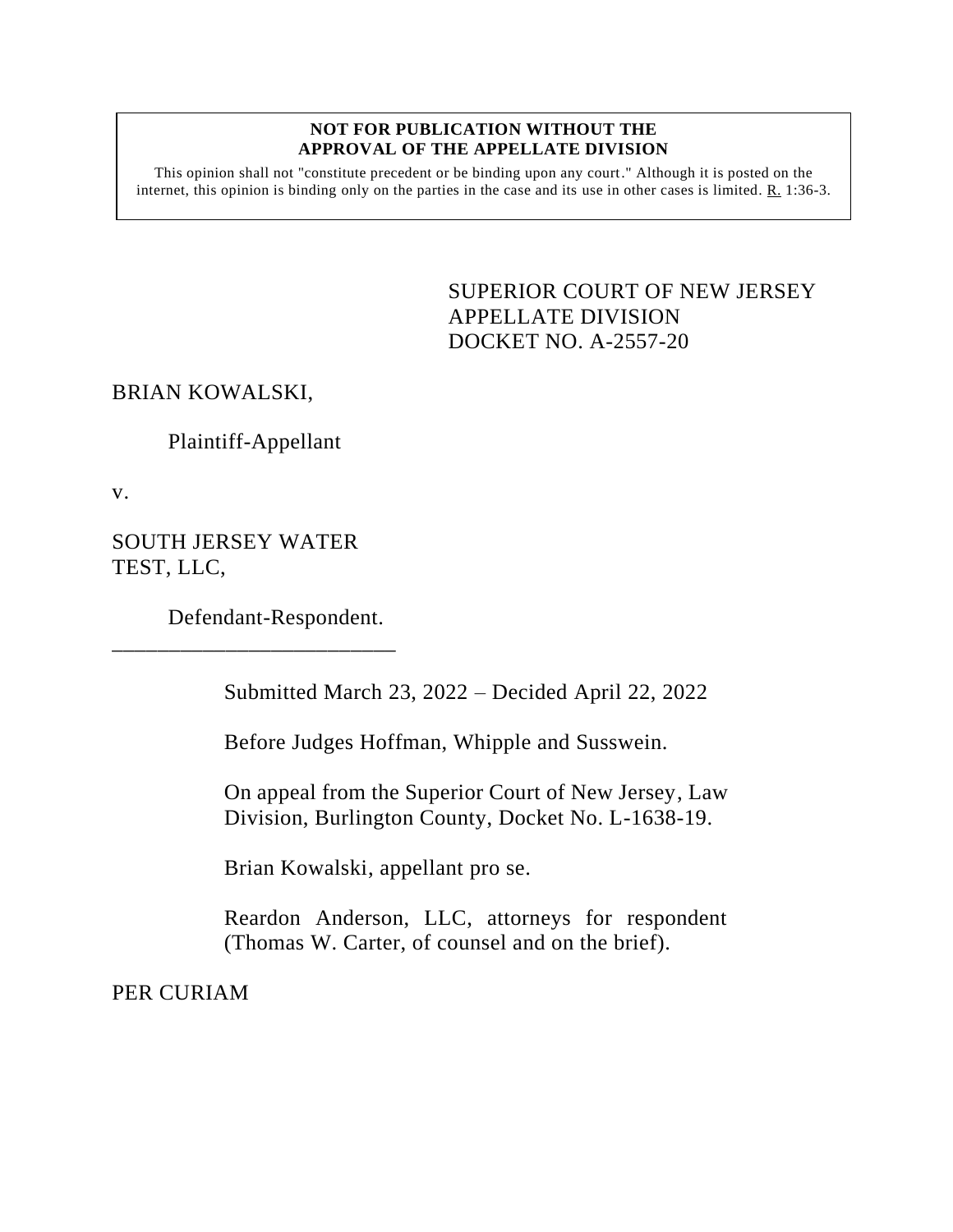Plaintiff Brian Kowalski appeals from a February 12, 2021 Law Division order granting the summary judgment dismissal of his claims against defendant South Jersey Water Test, LLC (SJWT or defendant). Plaintiff also appeals from an April 1, 2021 order denying reconsideration. For the reasons that follow, we affirm.

### I.

We begin with a summary of the relevant facts and procedural history. In 2014, plaintiff contracted to purchase a home on Kendles Run Road (the home) in Moorestown. Before completing the sale, plaintiff's realtor hired defendant<sup>1</sup> to inspect the home's septic system. Defendant performed the inspection in accordance with guidelines issued by the New Jersey Department of Environmental Protection (NJDEP) in July 2003, entitled Technical Guidance for Inspections of Onsite Wastewater Treatment and Disposal Systems (NJDEP Guidelines).

The NJDEP Guidelines provide, in relevant part:

[T]he following items should be addressed [in an inspection report], requested from the homeowners prior to inspection, and compared to the information gathered during the inspection:

 $1$  The parties do not dispute plaintiff was a third-party beneficiary to the realtor-SJWT contract, giving plaintiff standing to enforce the contract.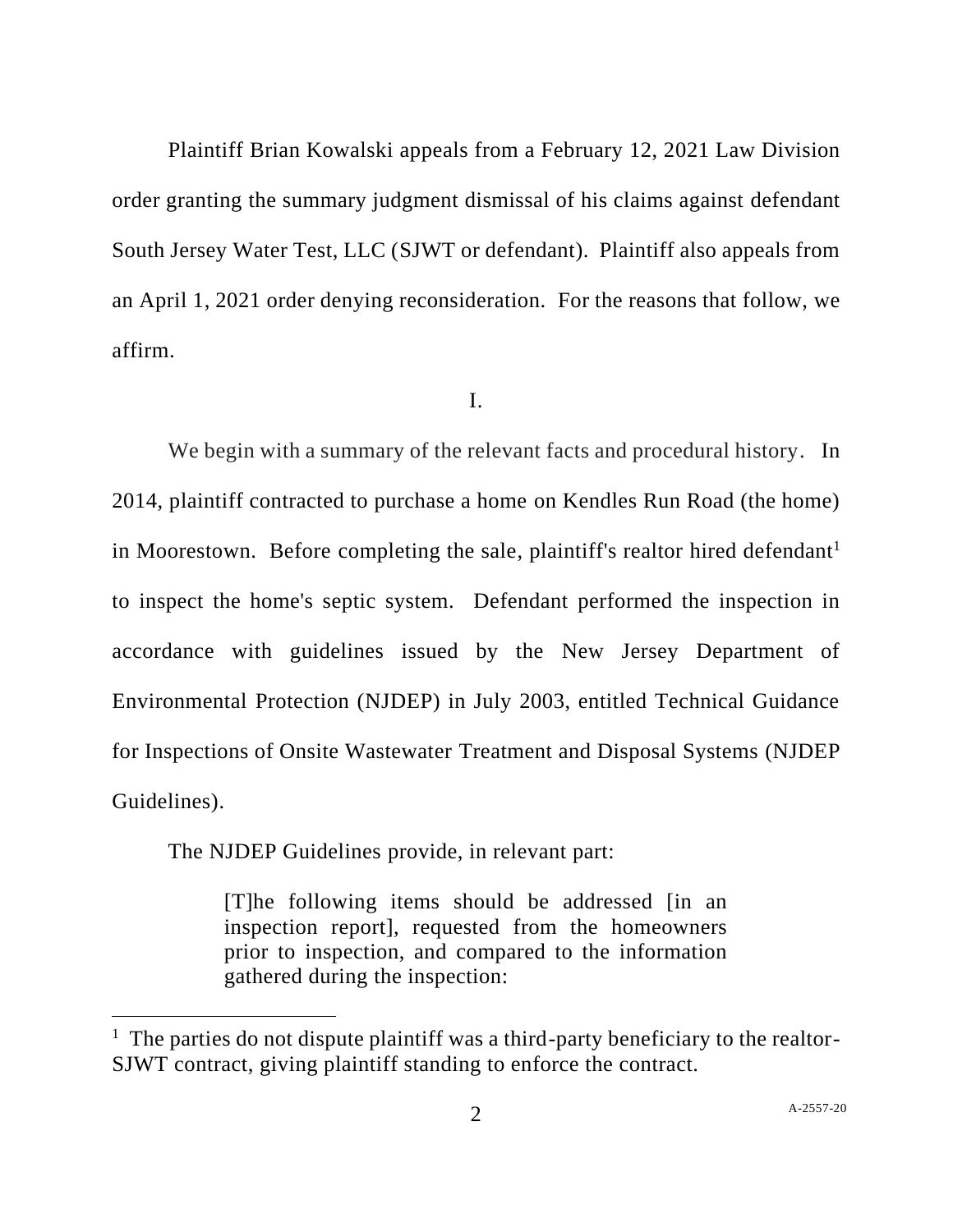3. Number of bedrooms.

. . .

4. If occupied, what is the current number of occupants? If vacant, how long? What is the expected number of occupants?

The NJDEP Guidelines identify twelve "factors" as

worthy of note when determining a satisfactory [septic] system. They should be included in the Inspection Report and brought to the client's attention.

. . . .

[The] [n]umber of bedrooms in the administrative authority approval that was the basis for the system design and approval is less than the number of bedrooms present. . . .

On April 8, 2014, Mark Riether, defendant's laboratory director, inspected the home's septic system, rating it "satisfactory with concerns." He prepared a report following the inspection, stating he "found the onsite wastewater treatment and disposal system to be satisfactory." Riether's report stated that the home, built in 1980, has five bedrooms, that two persons had been living there, and that three occupants were expected in the future; in addition, no site plan or septic map was available. The report further explained that,

> [d]uring the inspection, the septic system was partially hydraulically loaded with approximately 150 gallons of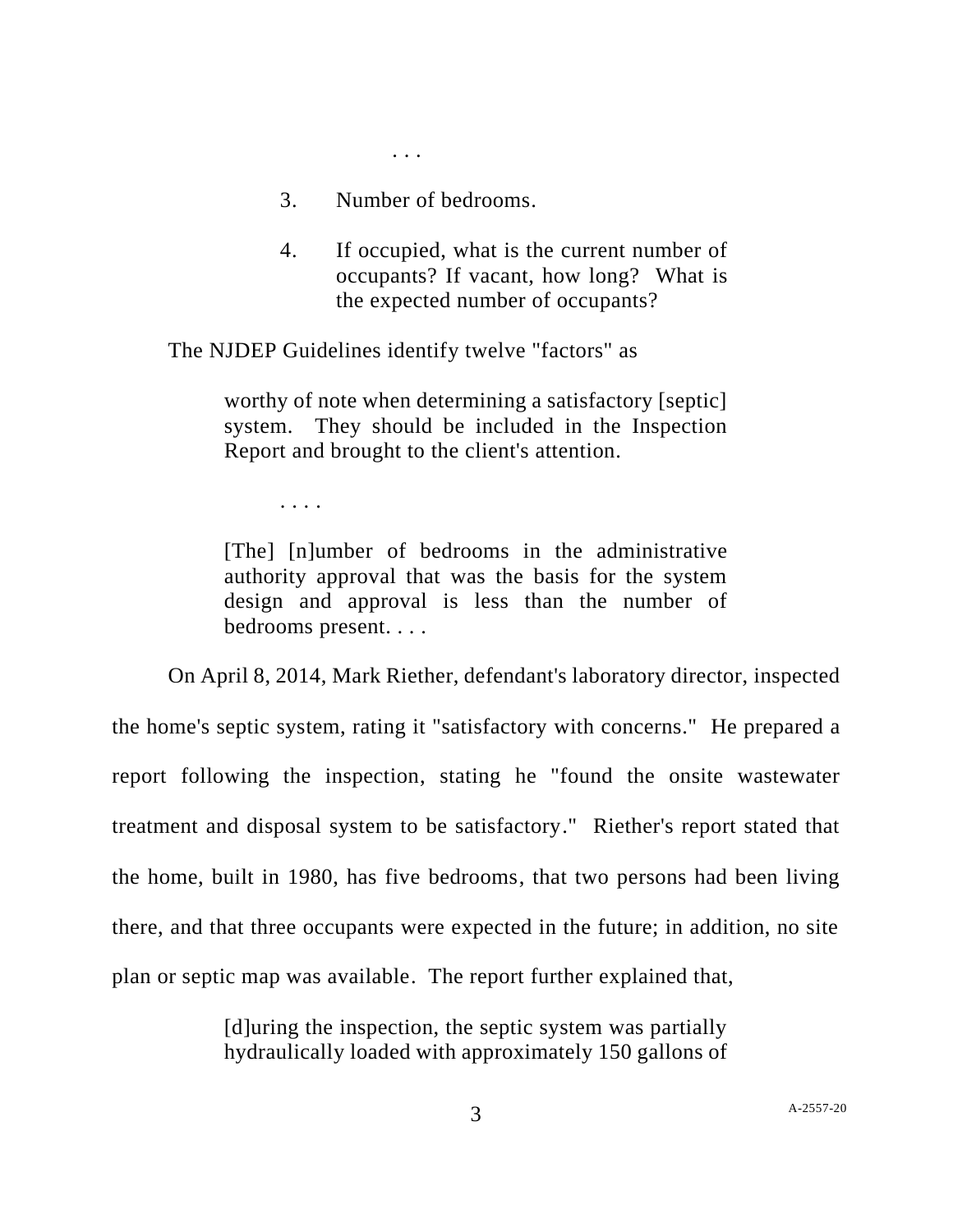water and performed as expected. The septic tank was operating at the proper level and was equipped with inlet and outlet baffles. Additionally, no high[-]water levels were identified in the absorption area and there were no noticeable signs of previous unsatisfactory performance. However, there are some items about which we have comments or concerns.

First, the report noted the septic system's absorption area was "undersized based on today's standards." The report also remarked that "[s]ystems older than [twenty] years generally do not meet current standards, may be beyond their peak operating efficiency, yet function at the time of the inspection." The home's septic system was thirty-four years old when Riether inspected it.

The report also pointed out that "[a] lawn irrigation system is situated in the area of the [septic system]. Irrigation above system components could hydraulically overload the system and lead to premature malfunction." Defendant's report further noted,

> The water softener backwash currently discharges into the [septic system]. Current standards do not require a seepage pit or disposal system for this discharge, although redirecting this discharge to a separate area can reduce hydraulic loading to the main septic system and can extend the serviceable life of the septic system . . . . Therefore, it may be prudent to redirect this discharge into a separate area other than the septic system.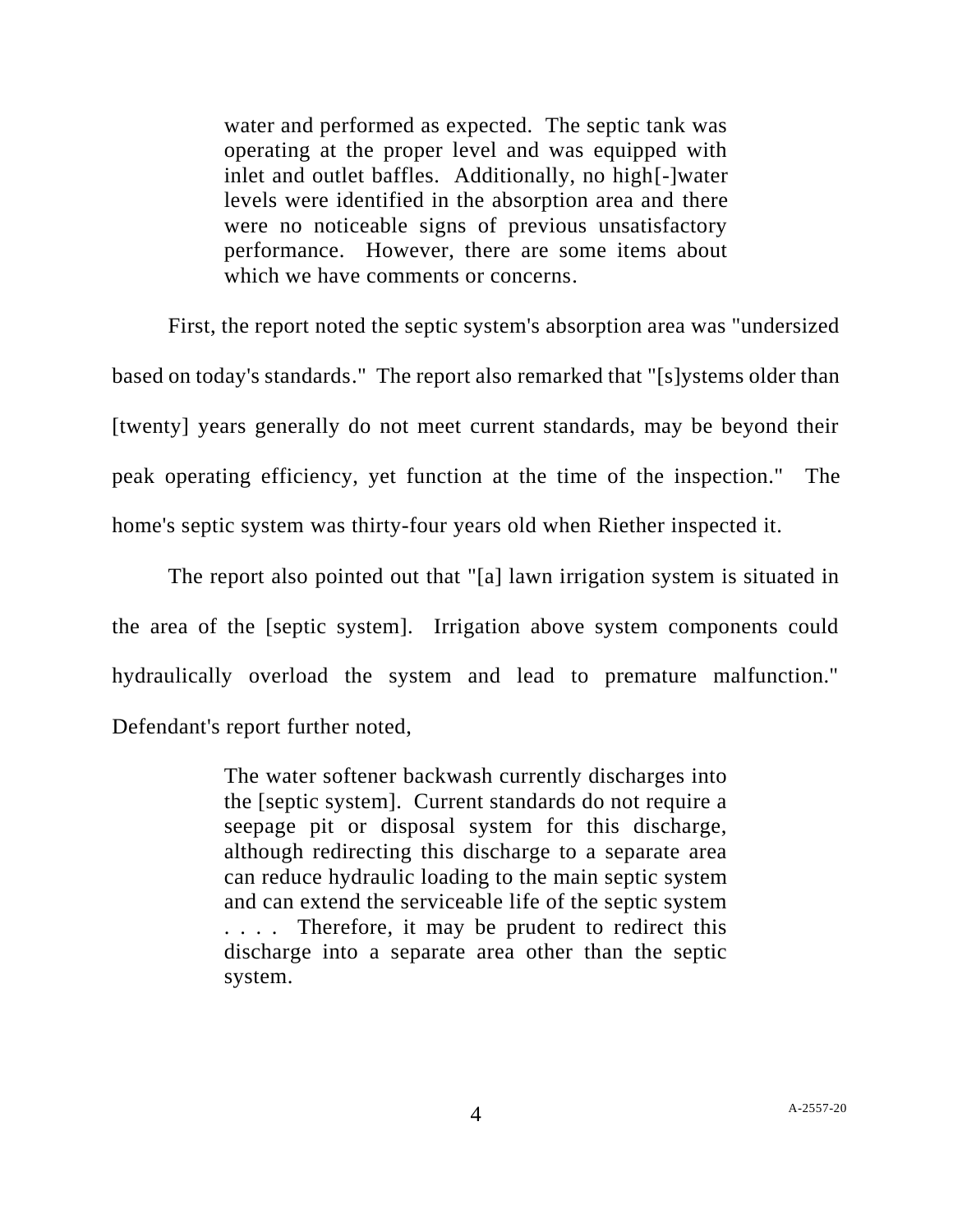Defendant's report also alerted plaintiff that "[a]t the time of inspection, the concrete D[istribution]-box was partially deteriorated but still functioning as designed. The D[istribution]-box vessel may need repair or replacement in the near future." The report also recommended, "For ongoing maintenance, regular pumping is recommended at intervals of 2-3 years, on average, and is appropriate maintenance to keep most [septic tanks] in proper working condition."

While defendant found the home's "onsite wastewater treatment and disposal system to be in satisfactory condition on the date it was inspected," defendant's report also clearly stated that SJWT was not extending "a warrant[y] or guarantee as to the remaining serviceable life of the system, nor [was] the inspection conducted for Administrative Code compliance." Defendant's report also contained a detailed disclaimer.

Plaintiff, an attorney,<sup>2</sup> admitted he read defendant's report before closing on his purchase of the home in May 2014. Plaintiff did not attempt to determine the septic system's age, either before signing the sales contract or before completing his purchase of the home.

 $2$  At oral argument, plaintiff stated that he "practiced in private practice doing transactional work in business."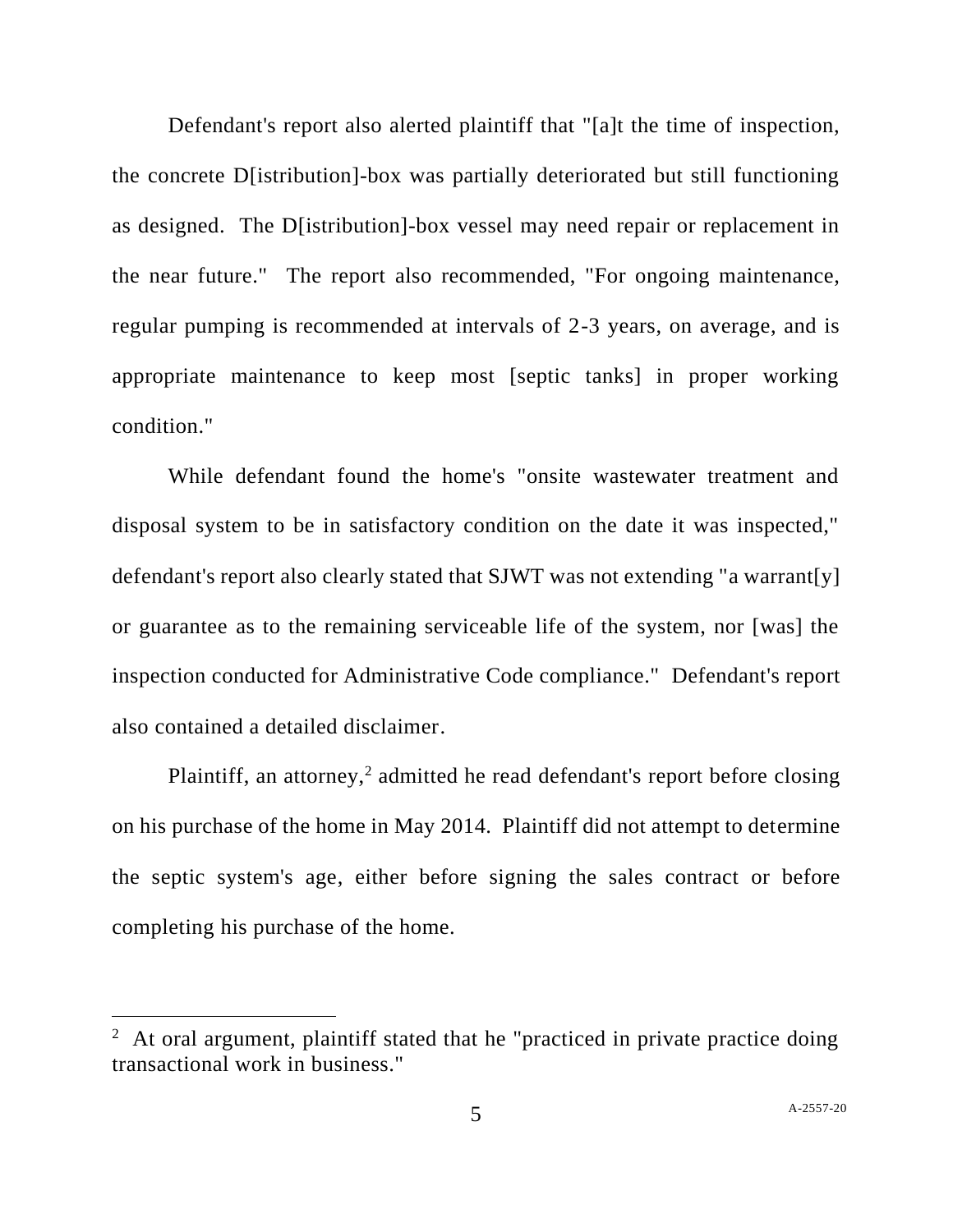Notwithstanding the issues raised in defendant's report, plaintiff never redirected the water treatment discharge or retained a contractor to do so. Nor did plaintiff ever address the impact of the lawn irrigation system upon the septic system. Plaintiff also did not address the septic system's partially-deteriorated Distribution-box. Nor did plaintiff have the septic system pumped during the five years he lived at the home.

According to plaintiff, he retained a contractor to inspect the septic system two years after purchasing the home. This contractor allegedly inspected the system and determined the system did not require pumping; however, plaintiff could not identify this contractor. Plaintiff stated he did not pay this contractor for the "visual inspection" of the septic system.

Riether testified he "did a lot to ensure that [SJWT] did a good inspection, a fair[,] objective inspection and we were not inclined to fail things like most companies, English [Sewage] (ES) as an example." Riether explained that SJWT sought to educate the homebuyer as to potential concerns with the system before completing the purchase. Riether explained that SJWT "tried to find reasons to pass a septic system and let people know through education" about concerning septic system components. According to Riether, other inspection companies "fail stuff so they can put a new [septic system] in."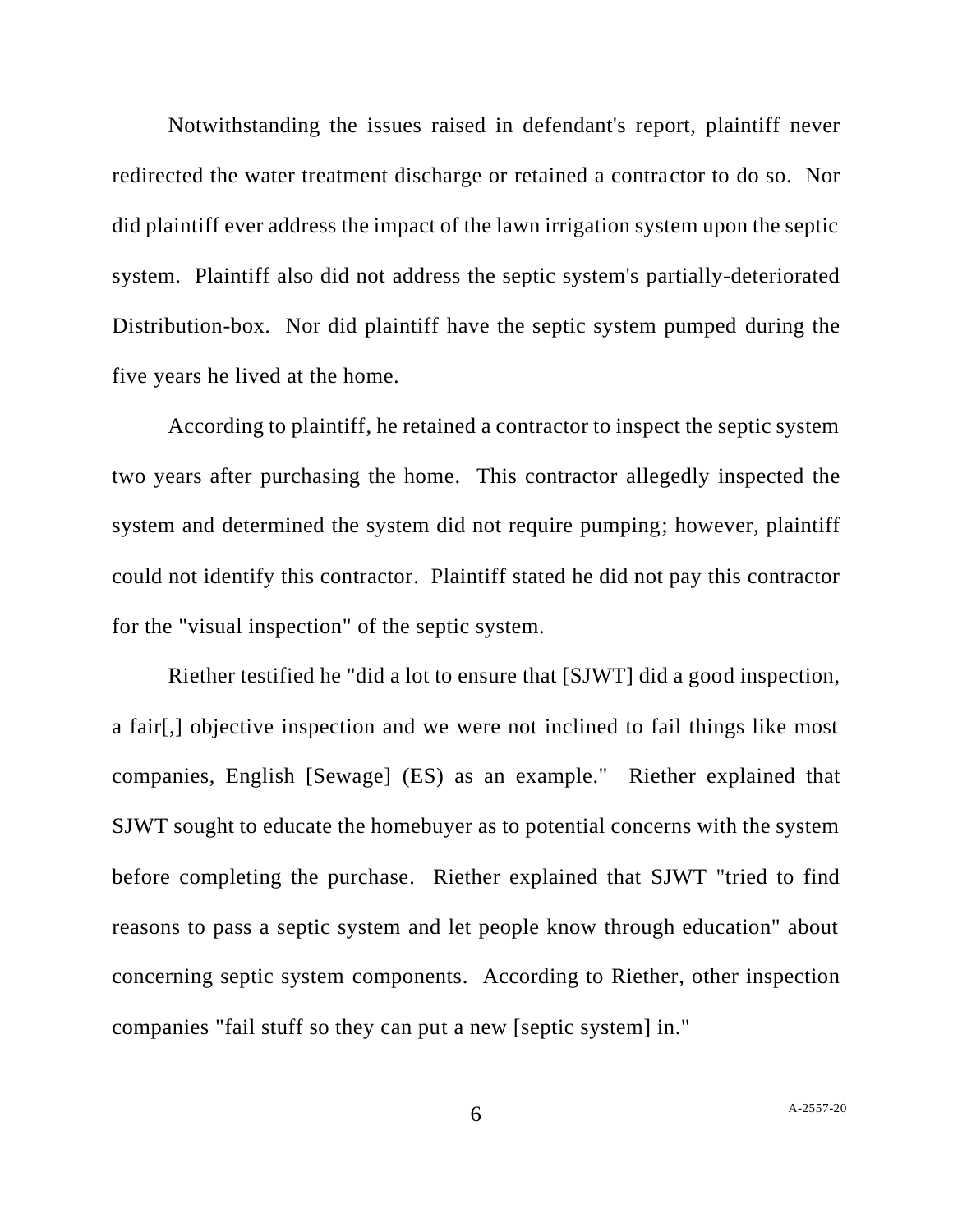Plaintiff sold the home in 2019. Defendant again performed a water test at the home before the sale. The buyer then retained ES to inspect the septic system before purchasing the home. ES issued a report, describing the system as "unsatisfactory." ES enumerated several reasons for its opinion, citing the system's age and "potentially non-compliant conditions."

Regarding system age, ES stated:

An OWTDS<sup>3</sup> is allowed for an existing use and still not meet current standards due to age, dimensions, number of bedrooms and modifications present at the time of inspection. (For example, pre-1990 designs, added bedrooms, a basement bathroom with pump or garbage disposal are the more common finding).

ES also listed numerous "[c]oncerns / reportable conditions that may impact future operability and/or safety," including that "[t]he installed system appears undersized in all respects based on current standards[.]" After receiving the ES report, plaintiff incurred more than \$25,000 in expenses to make the home's septic system suitable for sale.

Plaintiff filed this action in July 2019, asserting claims against defendant for negligent misrepresentation, fraudulent misrepresentation, negligence,

<sup>&</sup>lt;sup>3</sup> Onsite Wastewater Treatment and Disposal System.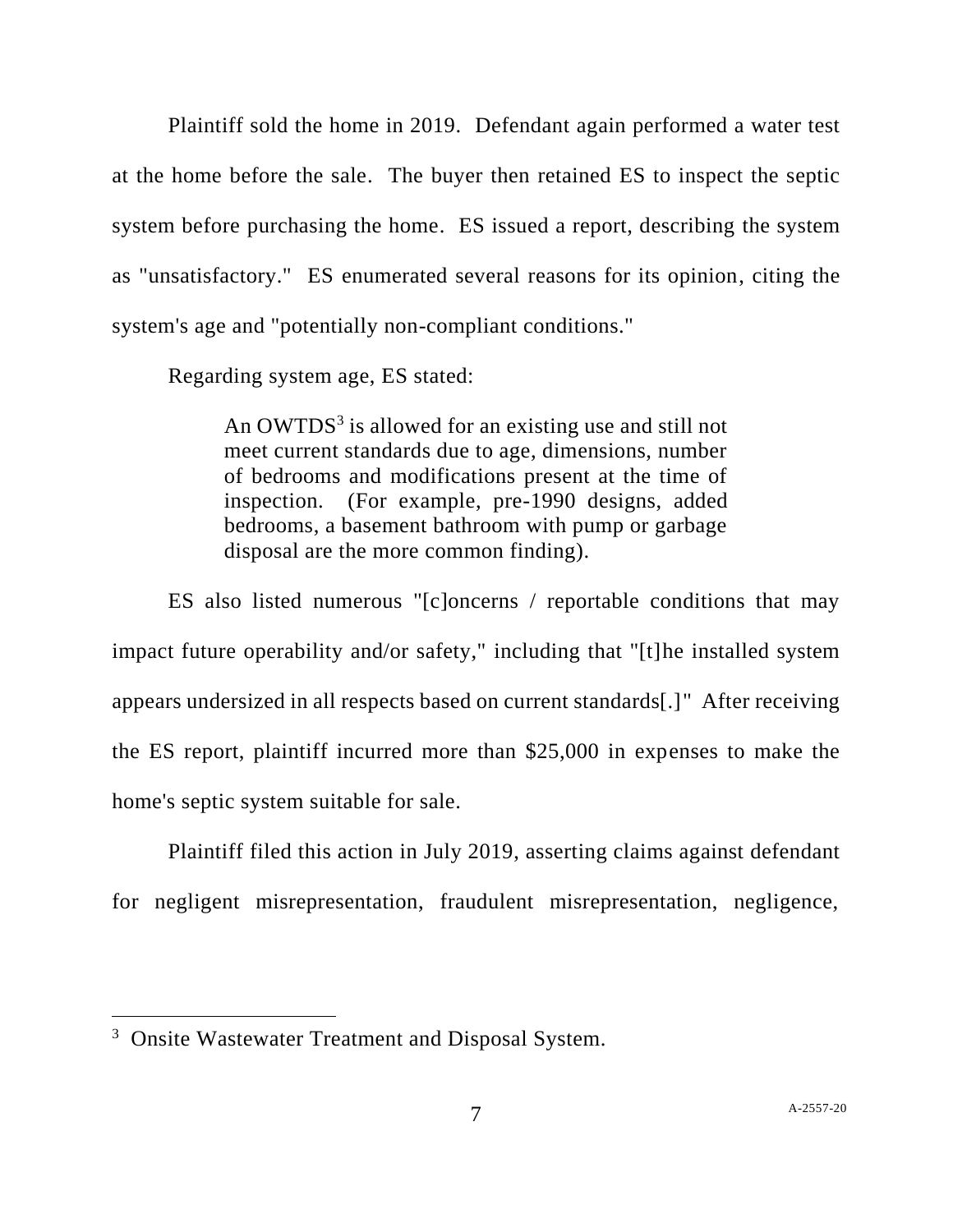breach of warranty, and breach of contract. <sup>4</sup> Following plaintiff's deposition in May 2020, defendant's attorney requested several documents that plaintiff referenced during his deposition, including a "binder" he may have received "from the previous homeowner," which contained a list of names for various homeownership services, including "a company that performed previous septic pumping" at the home. Plaintiff eventually responded he "does not possess a copy of the 'binder.'"

Even though the trial court extended the discovery end date and the deadline for submitting expert reports, plaintiff failed to produce an expert report before the deadline passed. Thereafter, defendant moved for summary judgment, which plaintiff opposed. Following oral argument, the motion court granted SJWT's motion for summary judgment, dismissing plaintiff's complaint. In dismissing plaintiff's breach of contract claim, the motion court found defendant performed the work under the contract, explicitly mentioning that systems older than twenty years generally do not meet current standards. The motion court considered this an explicit recognition of the undersized septic system in SJWT's 2014 report.

<sup>&</sup>lt;sup>4</sup> We address only plaintiff's breach of contract claim in this opinion. In plaintiff's brief, he conceded the motion court correctly dismissed the balance of his claims against defendant.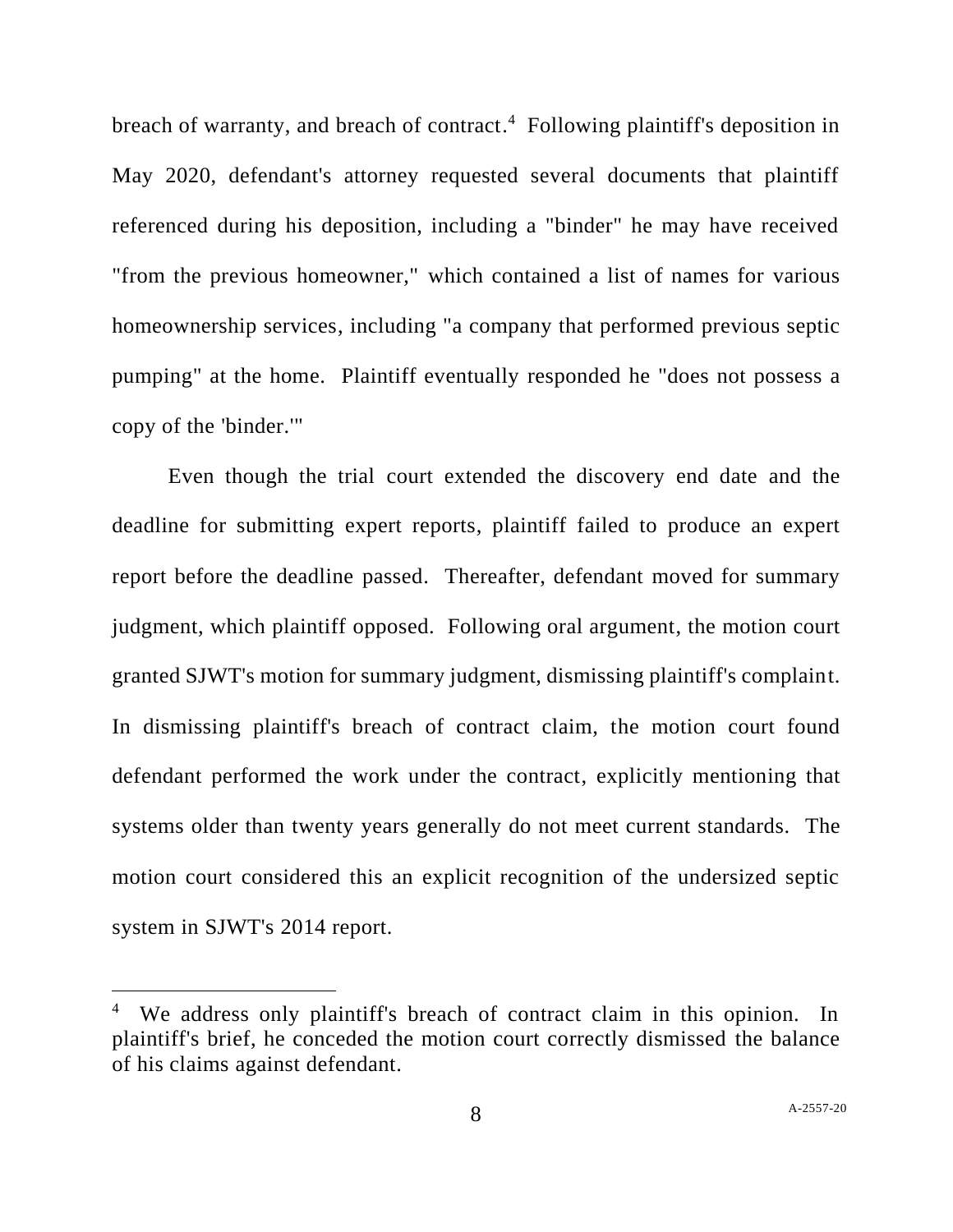The motion court also found that plaintiff's breach of contract claim failed because he did not produce an expert report. The court explained that because plaintiff's breach of contract claim turns on defendant's alleged failure to perform its inspection in accordance with NJDEP Guidelines, and these requirements exceed the average juror's general knowledge, plaintiff's claim required the support of expert testimony. Because the deadline to produce expert reports had passed, the motion court entered summary judgment in favor of defendant.

On March 4, 2021, plaintiff moved for reconsideration, which defendant opposed. After hearing oral argument, the motion court denied reconsideration, finding no "palpably incorrect or irrational basis" for the original grant of summary judgment.

This appeal followed, with plaintiff challenging both the order granting summary judgment to defendant and the order denying reconsideration. Plaintiff raises the following arguments:

### POINT I

THE TRIAL COURT ERRED IN GRANTING THE DEFENDANT SUMMARY JUDGMENT AND DISMISSING THE BREACH OF CONTRACT COUNT.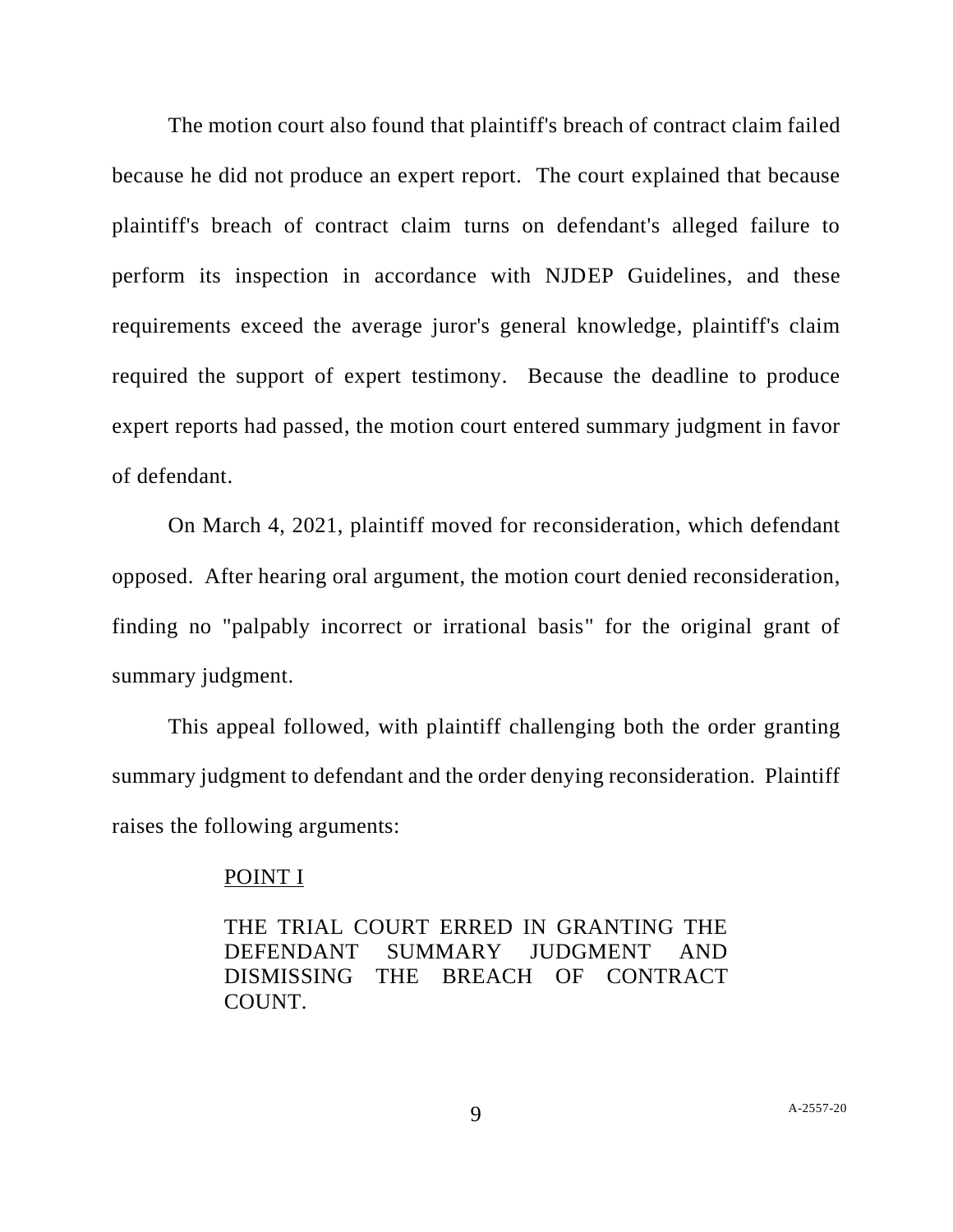A. THE TRIAL COURT ERRED IN FAILING TO RECOGNIZE THAT DEFENDANT BREACHED ITS CONTRACTUAL OBLIGATION TO ISSUE A REPORT ON THE SEPTIC SYSTEM IN ACCORDANCE WITH THE GUIDELINES BY OMITTING ANY MENTION IN THE REPORT THAT THE SEPTIC TANK WAS UNDERSIZED AND DID NOT MEET THE STANDARD OF 250 GALLONS OF CAPACITY PER BEDROOM AS PRESCRIBED BY LAW

B. THE TRIAL COURT ERRED IN HOLDING THAT EXPERT TESTIMONY WOULD BE REQUIRED, BECAUSE EXPERT TESTIMONY WOULD BE NECESSARY ONLY AS TO HOW DEFENDANT PERFORMED THE INSPECTION, AND THE BREACH OF CONTRACT CLAIM IS BASED ON THE REPORT AND NOT THE INSPECTION

C. THE TRIAL COURT ERRED IN HOLDING THAT EXPERT TESTIMONY WOULD BE REQUIRED TO ADMIT THE GUIDELINES AT TRIAL BECAUSE THE INSPECTION IS NOT WITHIN THE KEN OF THE AVERAGE JUROR; BUT THE GUIDELINES PROVIDE THAT AN INSPECTION REPORT SHOULD INFORM THE CLIENT ABOUT TANK SIZE, THE NUMBER OF BEDROOMS, AND THE RELATIONSHIP BETWEEN THOSE TWO FACTS; AND THE FAILURE TO REPORT THAT INFORMATION, KNOWN TO THE DEFENDANT, IS THE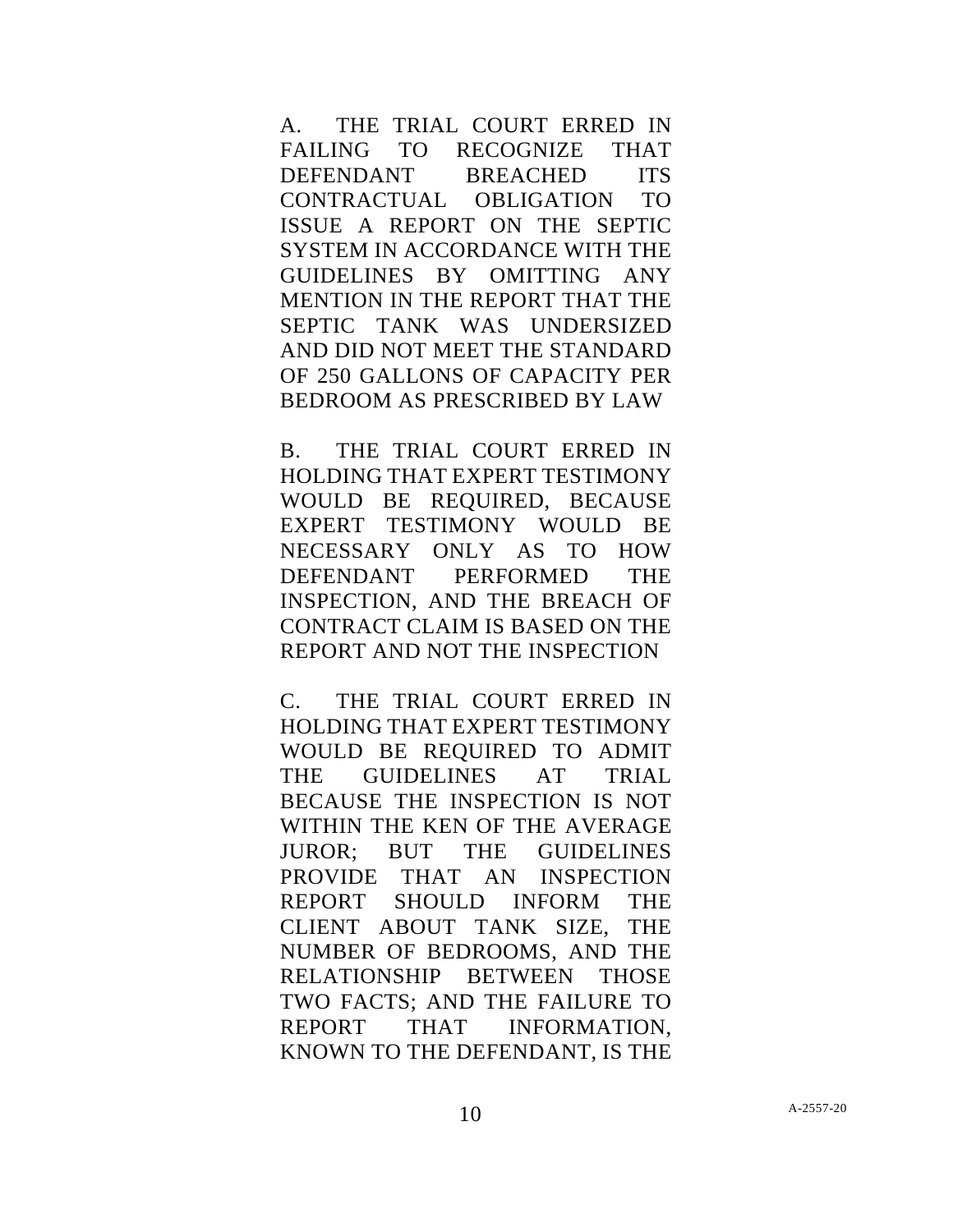# BASIS FOR THE BREACH OF CONTRACT COUNT, AND THESE CONCEPTS ARE CLEARLY WITHIN THE KEN OF THE AVERAGE JUROR.

#### POINT II

# THE TRIAL COURT ERRED IN DENYING PLAINTIFF'S MOTION FOR RECONSIDERATION ON THE BREACH OF CONTRACT COUNT.

#### II.

"We review de novo the trial court's grant of summary judgment, applying the same standard as the trial court." Abboud v. Nat'l Union Fire Ins., 450 N.J. Super. 400, 406 (App. Div. 2017) (citing Templo Fuente de Vida Corp. v. Nat'l Union Fire Ins. Co. of Pittsburgh, 224 N.J. 189, 199 (2016)). This standard mandates the grant of summary judgment "if the pleadings, depositions, answers to interrogatories[,] and admissions on file, together with the affidavits, if any, show that there is no genuine issue as to any material fact challenged and that the moving party is entitled to a judgment or order as a matter of law." R. 4:46-  $2(c)$ .

"An issue of fact is genuine only if, considering the burden of persuasion at trial, the evidence submitted by the parties on the motion, together with all legitimate inferences therefrom favoring the non-moving party, would require submission of the issue to the trier of fact." Ibid. The trial court should not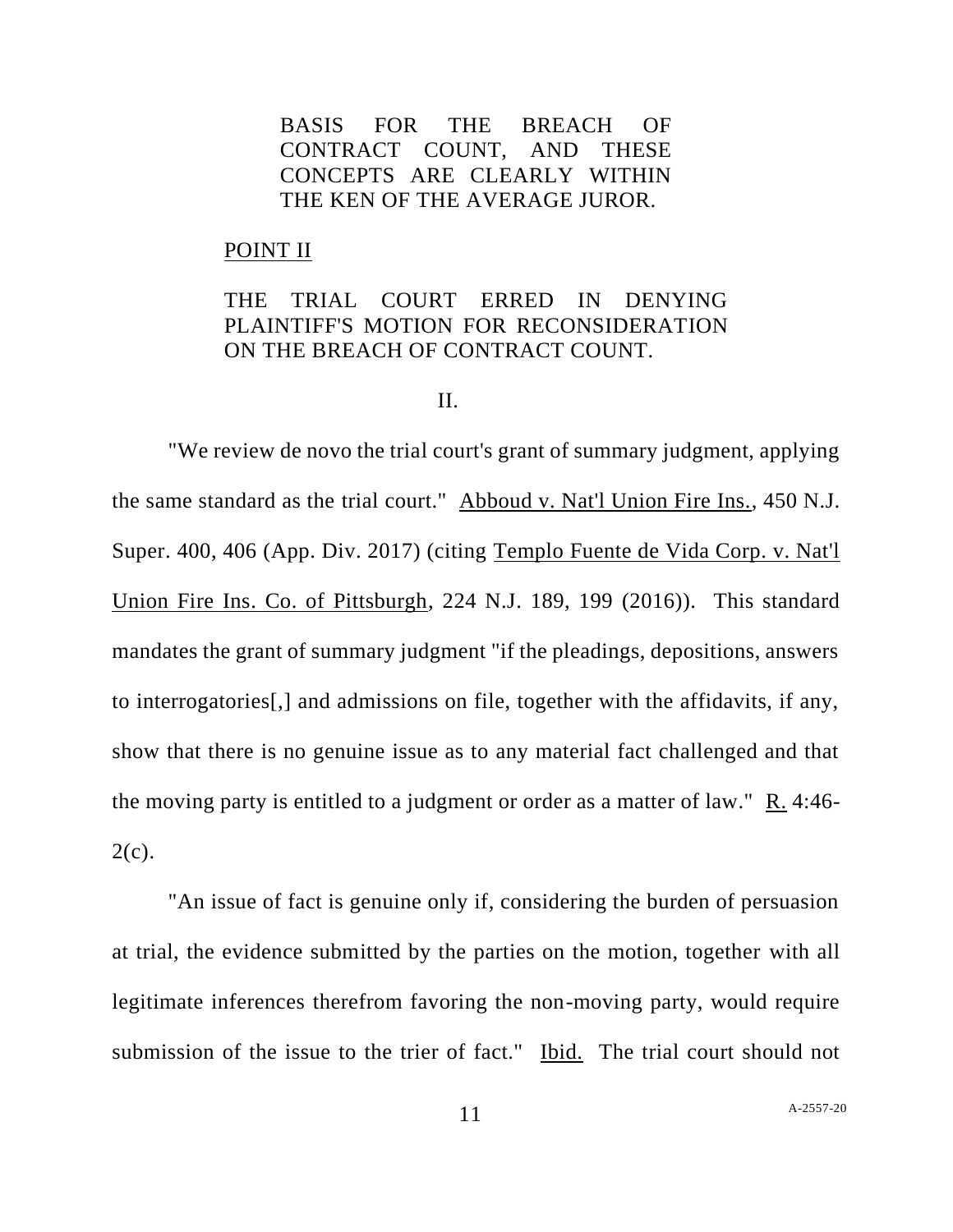hesitate to grant summary judgment "when the evidence 'is so one-sided that one party must prevail as a matter of law.'" Brill v. Guardian Life Ins. Co. of Am., 142 N.J. 520, 540 (1995) (quoting Anderson v. Liberty Lobby, Inc., 477 U.S. 242, 252 (1986)).

## Plaintiff's Failure to Produce an Expert Report

We first address whether plaintiff's breach of contract claim against defendant required him to produce an expert report. Plaintiff contends the average juror could understand the home's septic tank had a capacity of 1,000 gallons, and because the NJDEP regulations currently require 250 gallons of capacity per bedroom, N.J.A.C. 7:9A-8.3, the home's five bedrooms made it non-compliant with this regulation. Plaintiff argues the average juror could understand that the home has five bedrooms, leaving only 200 gallons of capacity per bedroom, and therefore plaintiff did not require an expert report to establish that defendant's report did not comply with the NJDEP Guidelines. We disagree.

"If scientific, technical, or otherwise specialized knowledge will assist the trier of fact to understand the evidence or to determine a fact in issue, a witness qualified as an expert by knowledge, skill, experience, training, or education may testify thereto in the form of an opinion or otherwise." N.J.R.E. 702.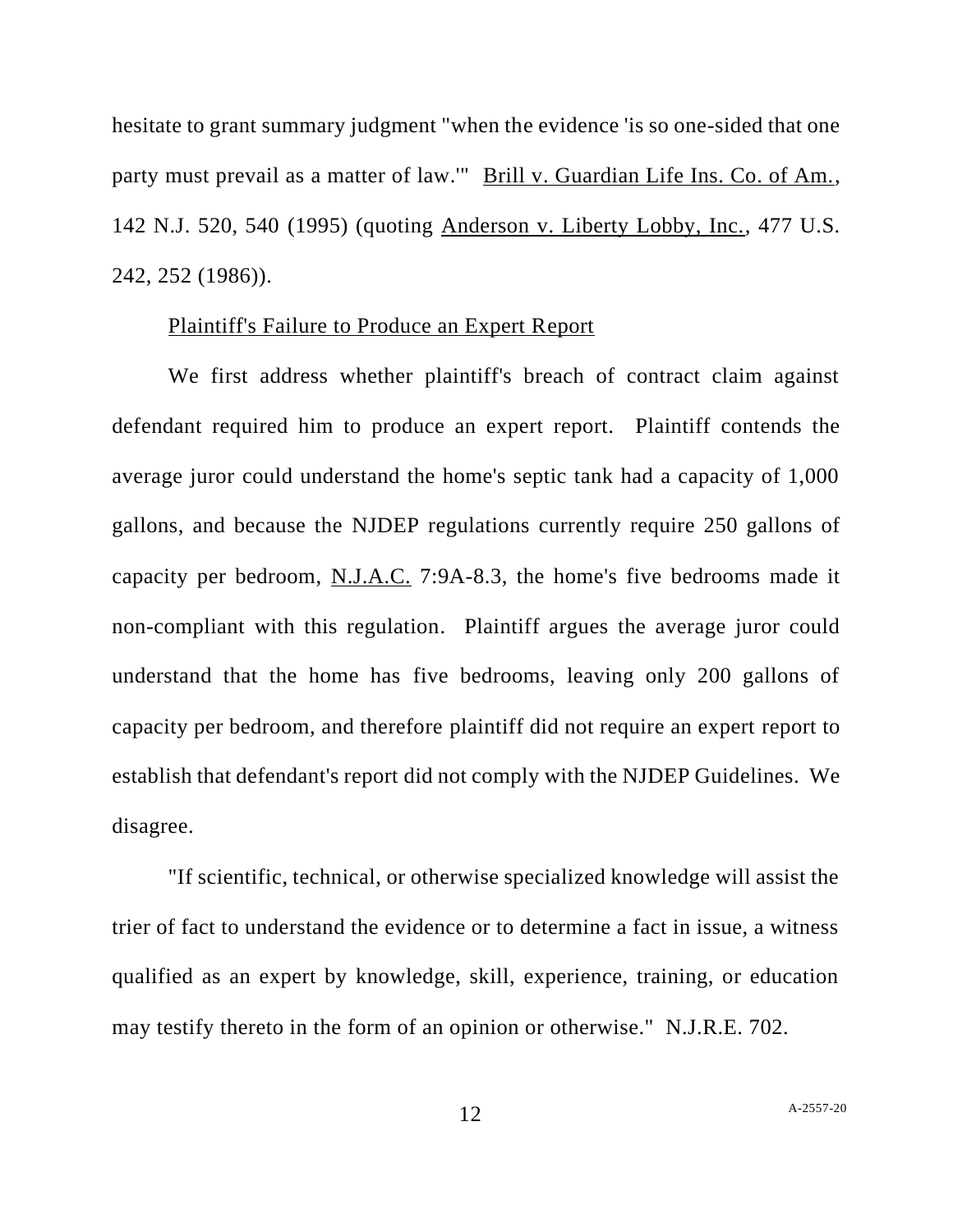"[A] factfinder [may not] speculate without the assistance of expert testimony in an area where the average person could not be expected to have sufficient knowledge or experience." State v. Doriguzzi, 334 N.J. Super. 530, 538 (App. Div. 2000) (citing Kelly v. Berlin, 300 N.J. Super. 256, 268 (App. Div. 1997)).

We reject plaintiff's argument that he did not need to produce an expert report. We agree with the motion court that expert testimony was necessary for plaintiff to establish a breach of the inspection contract. As the motion court explained in its oral opinion:

> I don't have before me any information that indicates that the. . . defendant here did not attempt to identify the approximate tank capacities here. Again, this is something that would likely require expert testimony of exactly how that approximation is performed. . . . I don't know because I don't have that expertise [and] neither would a jury.

. . . .

I note that the performance standards require that the inspection be performed in a good and professional manner by the defendant in accordance with the applicable current [NJDEP Guidelines]. But again[,] we have no evidence that this inspection wasn't performed in a good and professional manner. Again, that would be something that would require expert testimony to specifically lay out information that's beyond the ken of the average juror of [how] defendant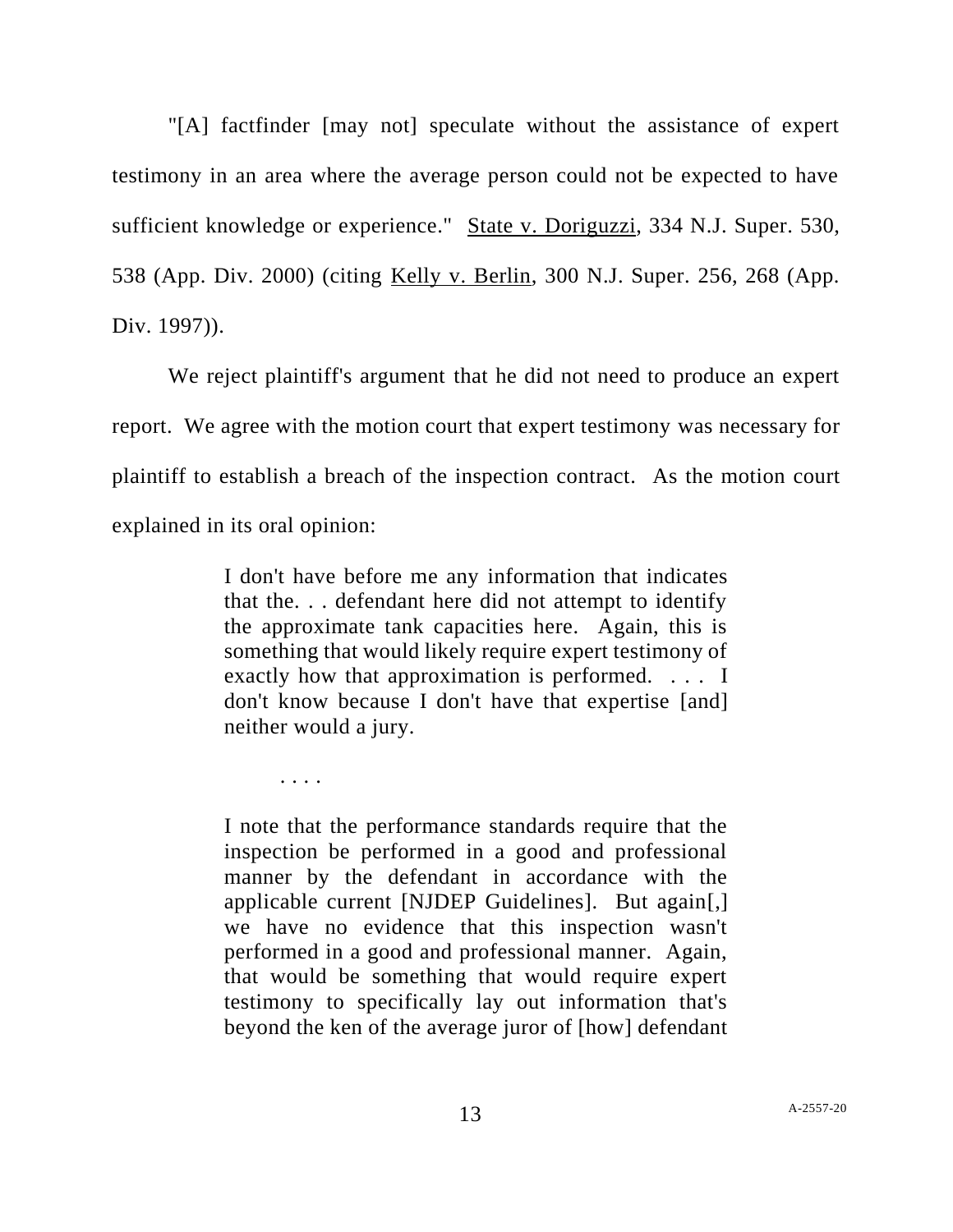would go about performing in a good and professional manner and how the defendant breached its obligation.

As the motion court noted, performing a septic tank inspection in a "good and professional manner" falls outside the expertise of the average juror. Moreover, plaintiff's breach of contract claims turns on whether SJWT performed its inspection in accordance with the NJDEP Guidelines. Whether defendant's inspection conformed with these guidelines also requires specialized knowledge. See N.J.R.E. 702. Accordingly, we conclude the motion court correctly determined that an expert report was required for plaintiff to sustain his breach of contract claim against defendant. Plaintiff's failure to do so is fatal to his claim, rendering summary judgment for defendant appropriate.

### Whether SJWT Breached the Inspection Contract

We now turn to whether SJWT fulfilled its obligations under the contract. Plaintiff contends SJWT breached the inspection contract by failing to inform him that the septic tank was undersized. We disagree.

To sustain a breach of contract claim, a plaintiff must prove: (1) a valid contract between the parties; (2) the opposing party's failure to perform a defined obligation under the contract; and (3) a breach causing the claimant to sustain damages. Nelson v. Elizabeth Bd. of Educ., 466 N.J. Super. 325, 342 (App. Div.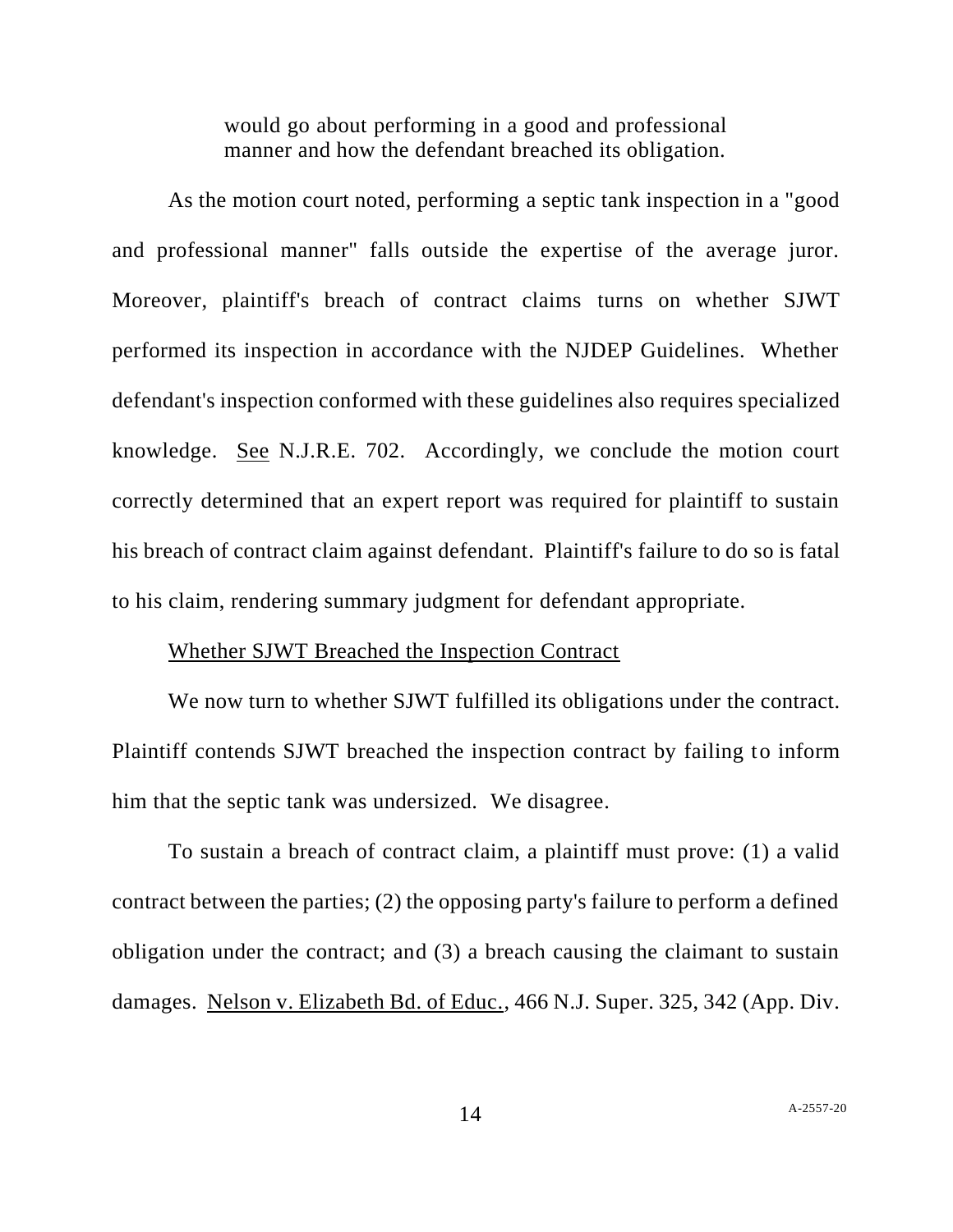2021) (citing EnviroFinance Grp., LLC v. Env't Barrier Co., 440 N.J. Super.

325, 345 (App. Div. 2015)).

We agree with the motion court that SJWT did not breach the inspection

contract. As the motion court found:

[G]iven the very clear scope of the contract here, the work that was performed by the contract, the fact that the defendant here specifically says that systems older than 20 years generally do not meet current standards[,] [a]nd then as an example sets forth that it appears that the absorption area which consists of three disposal trenches would be considered undersized based on today's standards, where [they were] very clearly stating to [any party who] reads this that it doesn't appear that this is the size that's necessary by today's standards. I don't think there can be any question that [defendant] addressed this undersized system right in the heart of this report that was provided.

Indeed, defendant addressed the system's age and the likelihood that the

system was non-compliant with current standards. Importantly, plaintiff

admitted he read defendant's 2014 report revealing this information.

We also find significant, as did the motion court,

that the disclaimer is very clear. It's in a separate box. It clearly says disclaimer, and it clearly sets forth that . . . the inspection is based on the current condition of the system at the time of inspection. That the defendant makes no representation that the individual subsurface sewage disposal system inspection was designed, installed, or meets N.J.A.C. 7:9-11 et seq. [SJWT] has not been retained to warrant, guarantee, or certify the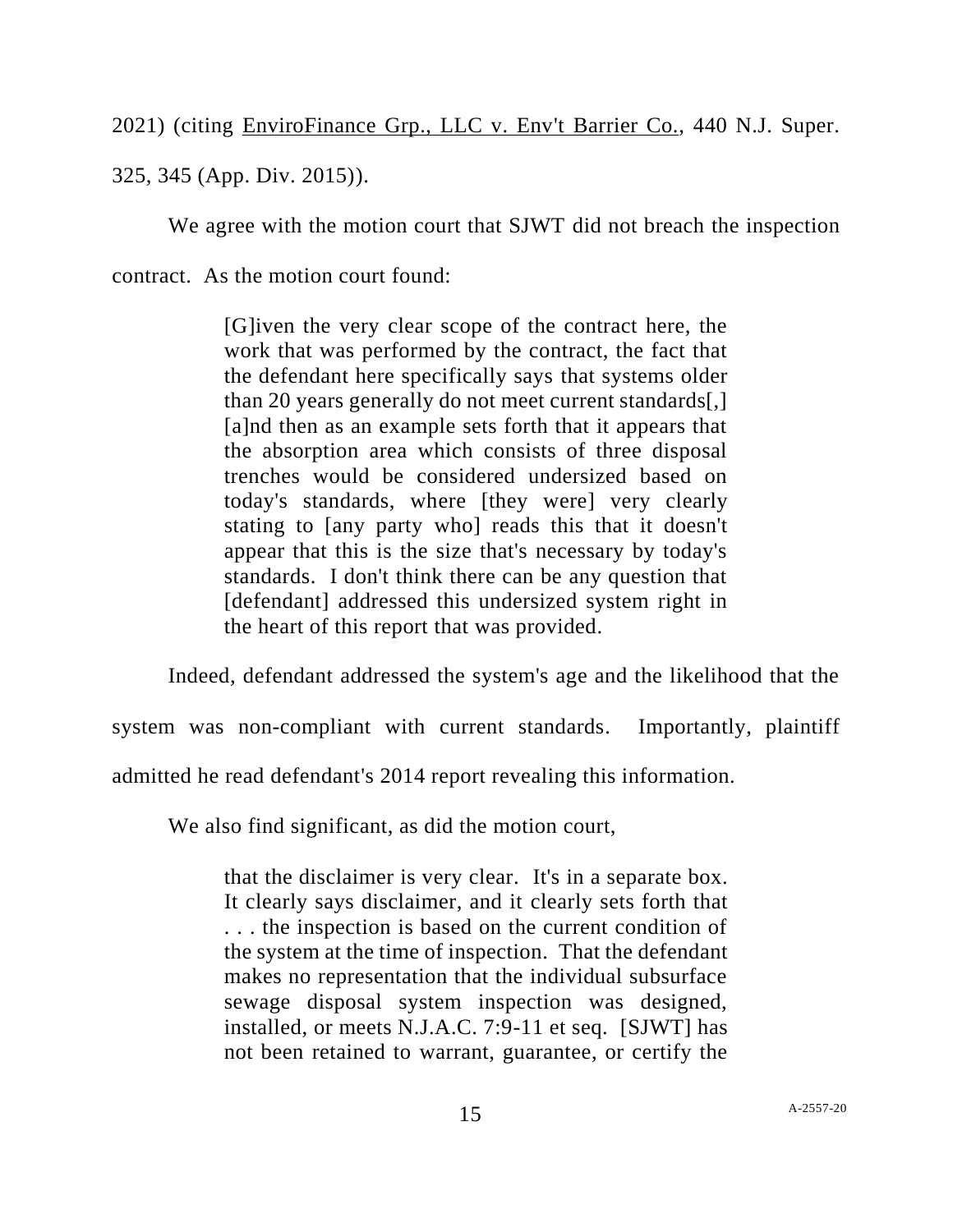proper functioning of the individual subsurface sewage disposal system for any period of time.

The record clearly supports the motion court's conclusion that

given . . . the very clear scope of the contract here, the work that was performed by the contract, the fact that the defendant here specifically says that systems older than [twenty] years generally do not meet current standards. And then as an example sets forth that it appears that the absorption area[,] which consists of three disposal trenches[,] would be considered undersized based on today's standards, where they're very clearly stating to . . . any party [who] reads this that it doesn't appear that this is . . . the size that's necessary by today's standards. I don't think there can be any question that . . . [SJWT] addressed this undersized system right in . . . in the heart of this report that was provided.

And so for those reasons, the [c]ourt cannot find that there was any breach.

We are satisfied the record demonstrates defendant performed its contractual obligations. The motion court properly granted summary judgment as the evidence was so one-sided that one party must prevail as a matter of law.

See Brill, 142 N.J. at 540.

# Plaintiff's Motion for Reconsideration

We review a court's denial of a motion for reconsideration for an abuse of discretion. Cummings v. Bahr, 295 N.J. Super. 374, 384 (App. Div. 1996) (quoting D'Atria v. D'Atria, 242 N.J. Super. 392, 401 (Ch. Div. 1990)). A party